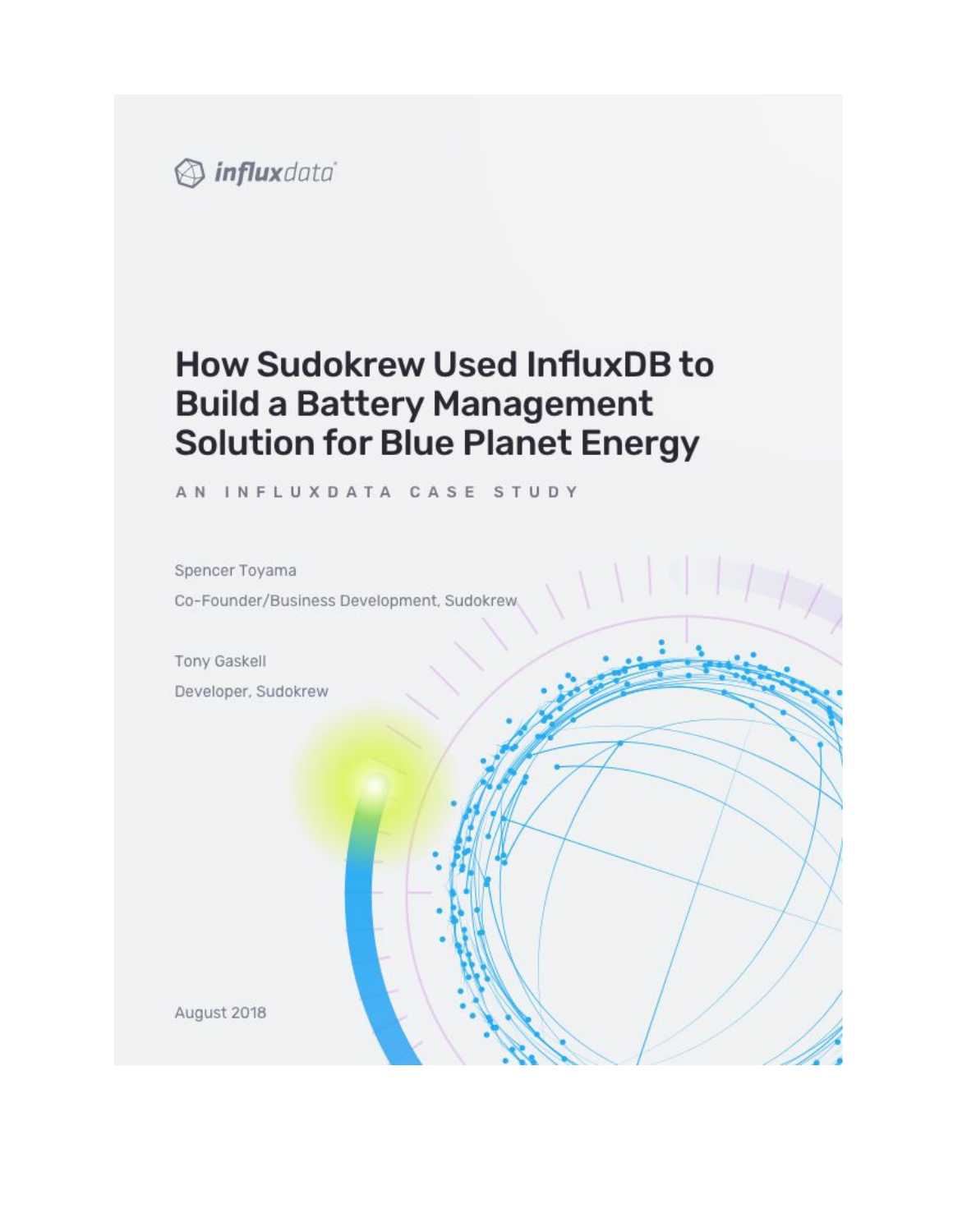# Company in brief

Founded in 2013, Sudokrew Solutions is a startup software services and solutions provider operating in Honolulu, Hawaii. Sudokrew's goal is to establish a viable and quality software development resource locally and outside the Hawaiian Islands.

Sudokrew specializes in product development, custom software solutions, as well as legacy system integration and expansion. It is a full stack development shop and software consultancy, building web and mobile apps for businesses and nonprofits.

Sudokrew have worked with Fortune 50 enterprise businesses to bring them up to speed on the modern web (stealth/ninja projects) by augmenting their development teams, and they've helped startups get their initial build for an MVP. Sudokrew love working on meaningful products and developing beautiful user experiences with technology.

# Case overview

Sudokrew's customer, Blue Planet Energy, sells an energy storage unit that allows residential and commercial buildings equipped with solar panels to store unused solar energy. They tasked Sudokrew with developing a clean energy storage device management and battery intelligence software solution. The solution required a time series database able to scale with increasing devices and registers, support an HTTP API and basic aggregation methods and to provide dedicated hosting.

Sudokrew was able to leverage InfluxDB to create a solution to gather metrics that help monitor and control the storage units remotely, extending the life of the battery, improving the experience of the user, and offering superior customer service.

| 9<br>MacGanit<br>Albitrice                                | Dashboard                                                                                                              |                                                                 |                                               |                                                                                  |                             |
|-----------------------------------------------------------|------------------------------------------------------------------------------------------------------------------------|-----------------------------------------------------------------|-----------------------------------------------|----------------------------------------------------------------------------------|-----------------------------|
| - Coloner -<br><b><i>R. PHARME</i></b><br><b>IT Nower</b> | Battery Output<br>Teller<br>$-96$<br>Texas.<br>$-$<br><b>Carloss</b><br>sensitive and                                  | Battery Monitor<br>2%                                           | ٠<br>1125bW<br>SHYDAGH                        |                                                                                  |                             |
| <b>L. Haven Strive</b><br>О позвитие<br><b>E. Schop</b>   | $+23$ ślowh<br>shed-sneutri<br>tuttor me un it<br><b>Sales</b><br><b>State</b><br><b>ALC</b><br>$\sim$<br><b>STATE</b> | 4 hours 28 minutes<br>Edward Burn of Arrange<br><b>Training</b> | <b>KIO</b><br><b>JERNA</b><br>Honistotel      |                                                                                  |                             |
| <b>Britander</b>                                          | Energy Production & Consumption A<br>Week of Dataset 10-14 w                                                           | $\mathcal{P}$<br>×<br>$k = 1$                                   | <b>B Fictures: B Kenneder</b><br><b>Aug 1</b> | <b>START</b><br>- положени<br><b>NATION</b>                                      | <b>Anno Tierra</b>          |
|                                                           | 24.9<br>$-0.01$                                                                                                        | <b>WASHINGTON</b><br><b>Plant</b><br>75                         |                                               | matches all.<br><b>AND</b><br><b>REMARKS</b>                                     | ويربان<br>mass.<br>.        |
|                                                           |                                                                                                                        | AM<br>$\overline{a}$                                            | <b>Basicours</b><br>as.                       | <b>Harloon</b><br><b>Barbon Green</b>                                            | $-$<br>men.                 |
|                                                           |                                                                                                                        | strate in least.<br>$32^{\circ}$                                |                                               | <b><i><u>Contact</u></i></b><br><b><i>Representation</i></b><br><b>September</b> | - 3-<br>$rac{1}{2}$<br>- 10 |

*Device and battery management solution designed for Blue Planet Energy powered by InfluxDB*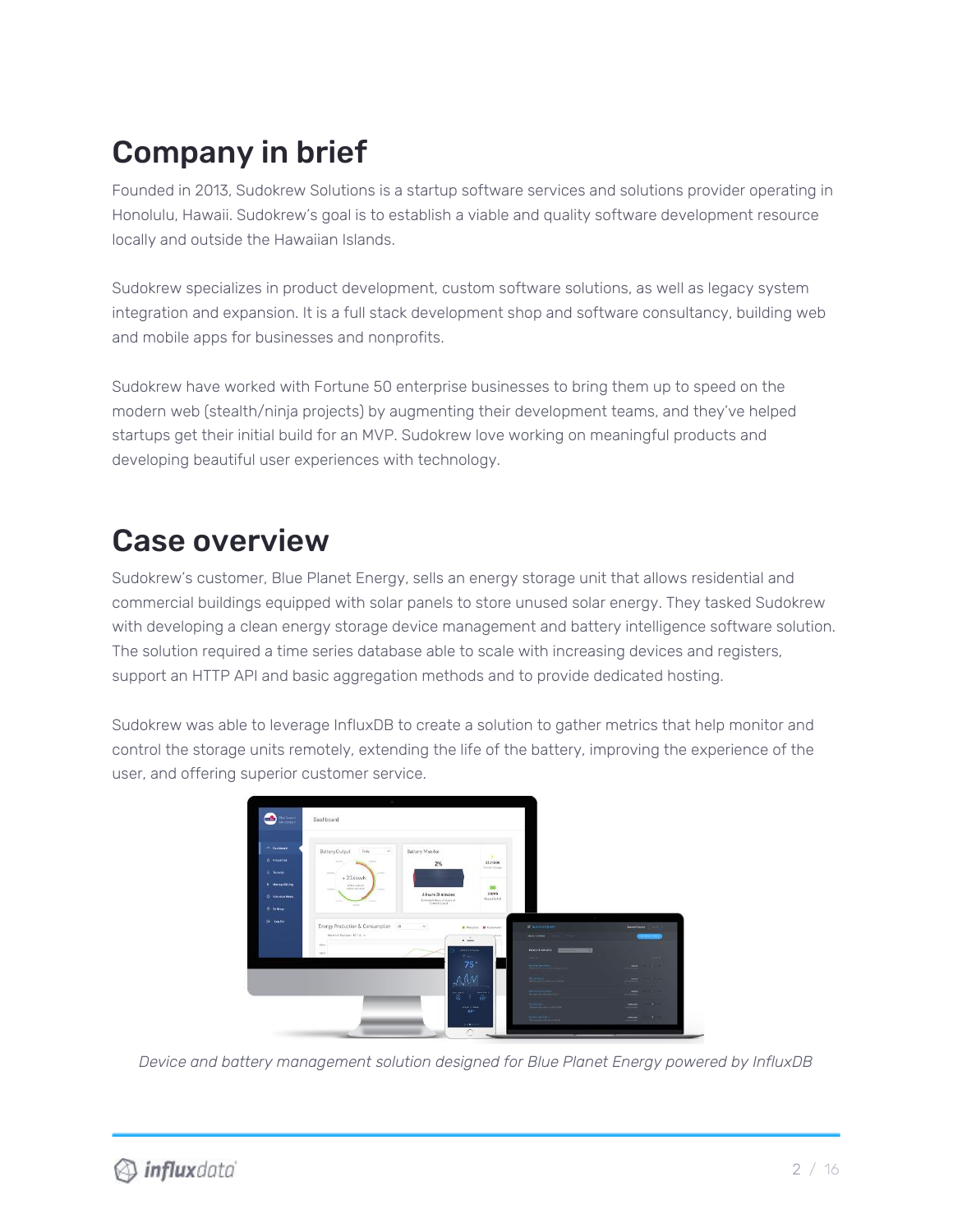*"The database that we were using was like a black box system. We didn't have much visibility into it. The only thing that we could tell was: is the main process still running?"*

*Tony Gaskell, developer*

## The business problem

Energy and sustainability are big issues in Hawaii, where a fair number of oil tankers are shipped in everyday, just to keep the lights on. Resiliency in the energy grid, due to threat of natural disaster, is critical. This is why Sudokrew works on energy apps and values working with companies such as RevoluSun, Blue Planet Energy, Blue Planet Foundation, and Elemental Excelerator, who are all presenting solutions critical to the island community's survival.

Hawaii has intermittent energy that floods the grid, and energy storage (which differs from energy generation) is needed to manage how much solar energy is coming into the market or into the grid. Properly managing the power entering the grid is vital for grid stability and grid sustainability and can help prevent frying lines and electronics. The reason Henk Rogers founded Blue Planet Energy was to solve the market's energy storage problem,

The largest barrier in clean energy technology, like solar, is that its sources are intermittent and difficult to predict. Blue Planet Energy is solving the problem of intermittent energy generation by providing a suite of storage solutions, ranging from residential to utility grade lithium iron phosphate batteries. Sudokrew was tasked with building a software suite to manage sales, deploy devices, monitor energy usage, and provide a unified infrastructure to connect every user and vertical of the business.

Sudokrew had no information into what was executing on their servers and often relied on guesswork. Though they had monitoring configured, alerts weren't set to the correct levels for their storage usage. They needed to track information that is vital to maintaining batteries or big storage units, such as battery status and cycle count. Sudokrew first defined end-user needs:

- View how much energy is remaining in the battery
- View of energy consumption by device
- Create an understanding of how consumption and renewable production of energy relates to the energy level of the battery
- Receiving the correct data for the device they have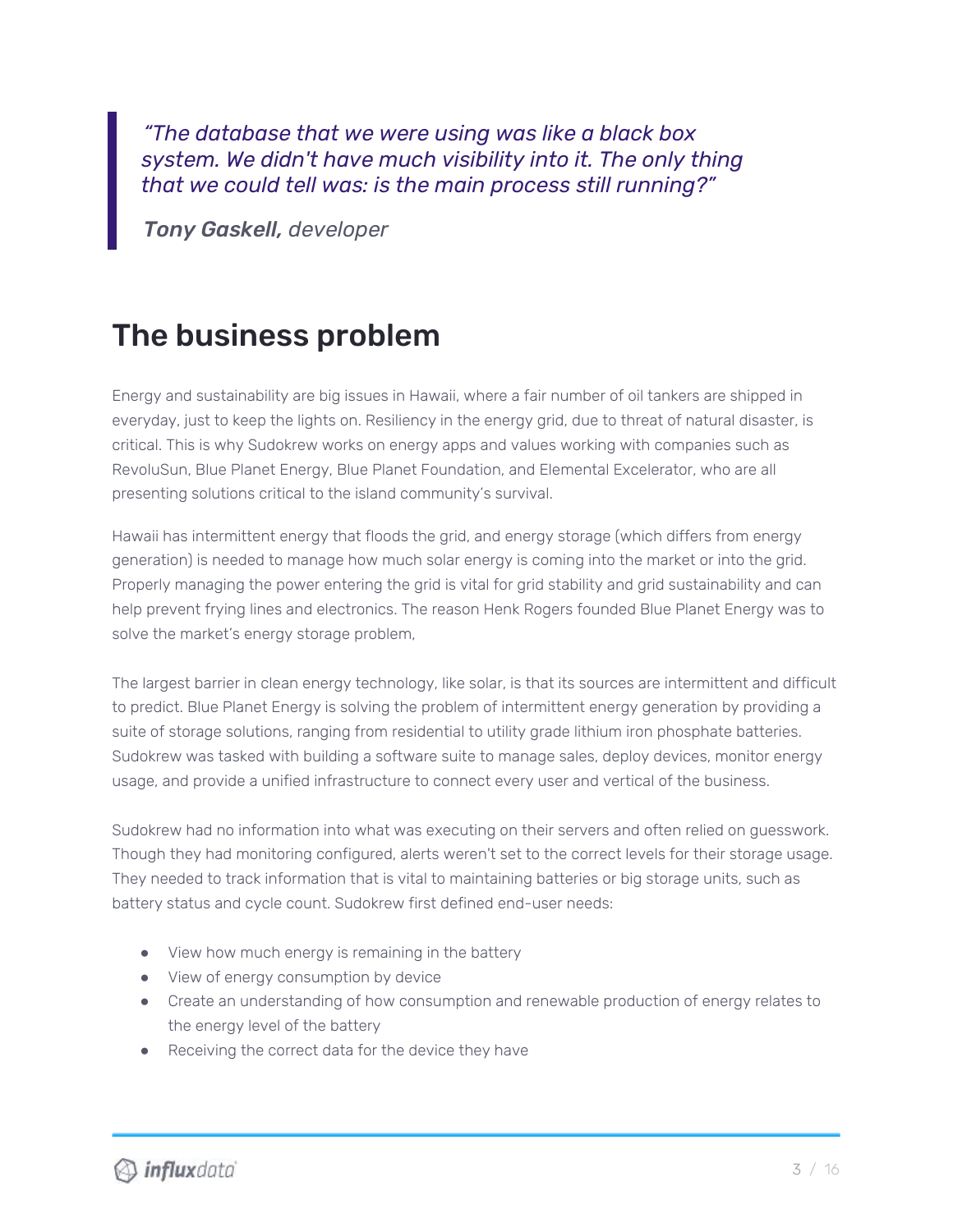Then Sudokrew set out to determine the applications and infrastructure necessary to meet those needs.

## The technical problem

Sudokrew needed to set up data visualization, but first, they needed a way to receive that data. Blue Planet Energy, as a battery manufacturer, had the forethought to allow data from their inverter to be transmitted, but it was still missing an endpoint to receive and store all of that data as well as consumption data from facilities and individual devices. This meant building endpoints that connected energy hardware to software, along with the infrastructure necessary to manage a never-ending flow of data that could be archived, recalled and indexed to users, dealers and administrators.

#### Scaling issues with the legacy database

Scaling issues were being reported by all users ranging from admins and dealers not being able to see device status, to end-users facing graphs that were slow-rendering or not showing at all. Further, the issues were inconsistent. Sudokrew was unable to reproduce them, and sometimes the issues would resolve on their own. There could have been issues at the device level, when it would send data to their API, issues with their message queues that transfer data to their database, or issues at the application layer, either retrieving or rendering data.

Overall, the problem was that data was not available. This directed Sudokrew to reconsider their existing database, which failed to provide the data visibility they sought and only showed if the main process is still running and produced error logs. With Sudokrew's existing infrastructure, data needed to be manually migrated if they ran out of space. As a single instance, backups were their only line of defense. Their unanswered questions made them feel helpless to the situation: "What happens if a database doesn't come back up again? What happens if one of the backups that we were relying on failed us?" They couldn't implement features because they were limited by their lack of visibility.

#### Query performance

Sudokrew needed a solution to meet the different data aggregation requirements of mobile and desktop views. When working with time series data, you can get a lot of data quickly if you're not careful with the levels that you're grouping your data by. A desktop application might be able to handle a day's worth of data at minute aggregation, because a computer is powerful enough to render that into the graph. But on a mobile device, an end-user could be on a cell network, Wi-Fi, or on Edge, so different aggregation requirements are necessary.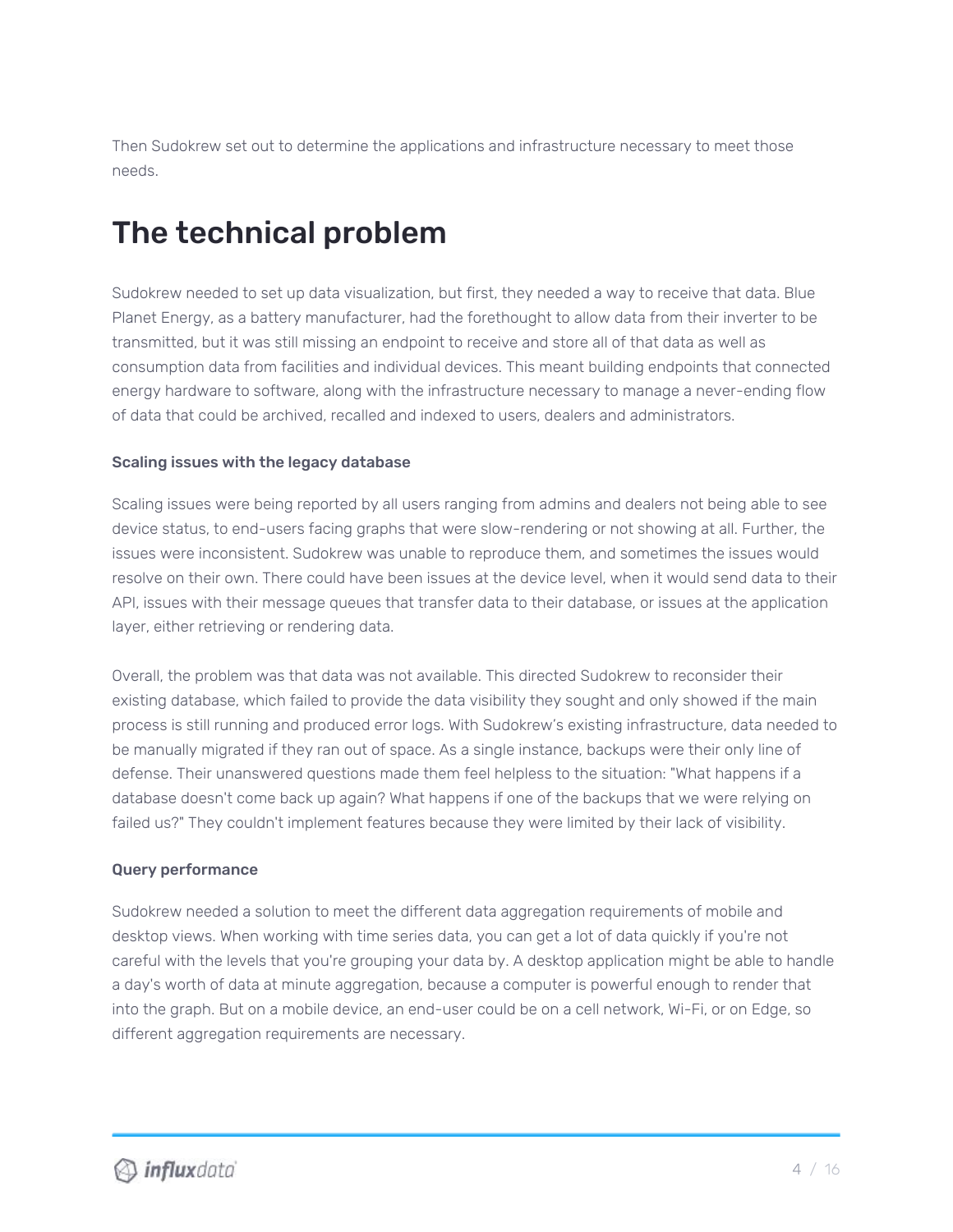## The solution

*"What we got with going with the hosted solution was the dedicated support. That was worth it for us, in the end, because that allowed us to just focus on the application."*

*Tony Gaskell, developer*

## Why InfluxDB?

Understanding their use case and limitations was key to choosing a time series database, as were the design decisions they had to consider up front and the resulting possibilities.

After Googling the top ten time series databases and getting leads, Sudokrew set their database criteria to pare down their search space:

- Must be able to scale as more devices and registers are added to the system
- Needed to be able to support an HTTP API (which is how they were currently interfacing with the existing database)
- Should be able to support basic aggregation methods
- Preferable to have a hosted solution

Sudokrew narrowed down their search to three alternatives. One was Elasticsearch, which wasn't designed as a time series database and didn't seem like the right fit. That narrowed their selection to Prometheus or InfluxDB. Both seemed like good choices, yet InfluxDB had dedicated hosting, which led Sudokrew to choosing it.

Sudokrew architected a benchmarking process, set up a trial version of InfluxDB Cloud, and imported some of the data from their production database into that instance. They used Bees With Machine Guns — an open source tool built on ApacheBench and Amazon EC2 — that allows you to spin up a lot of EC2 instances and DDoS your own servers.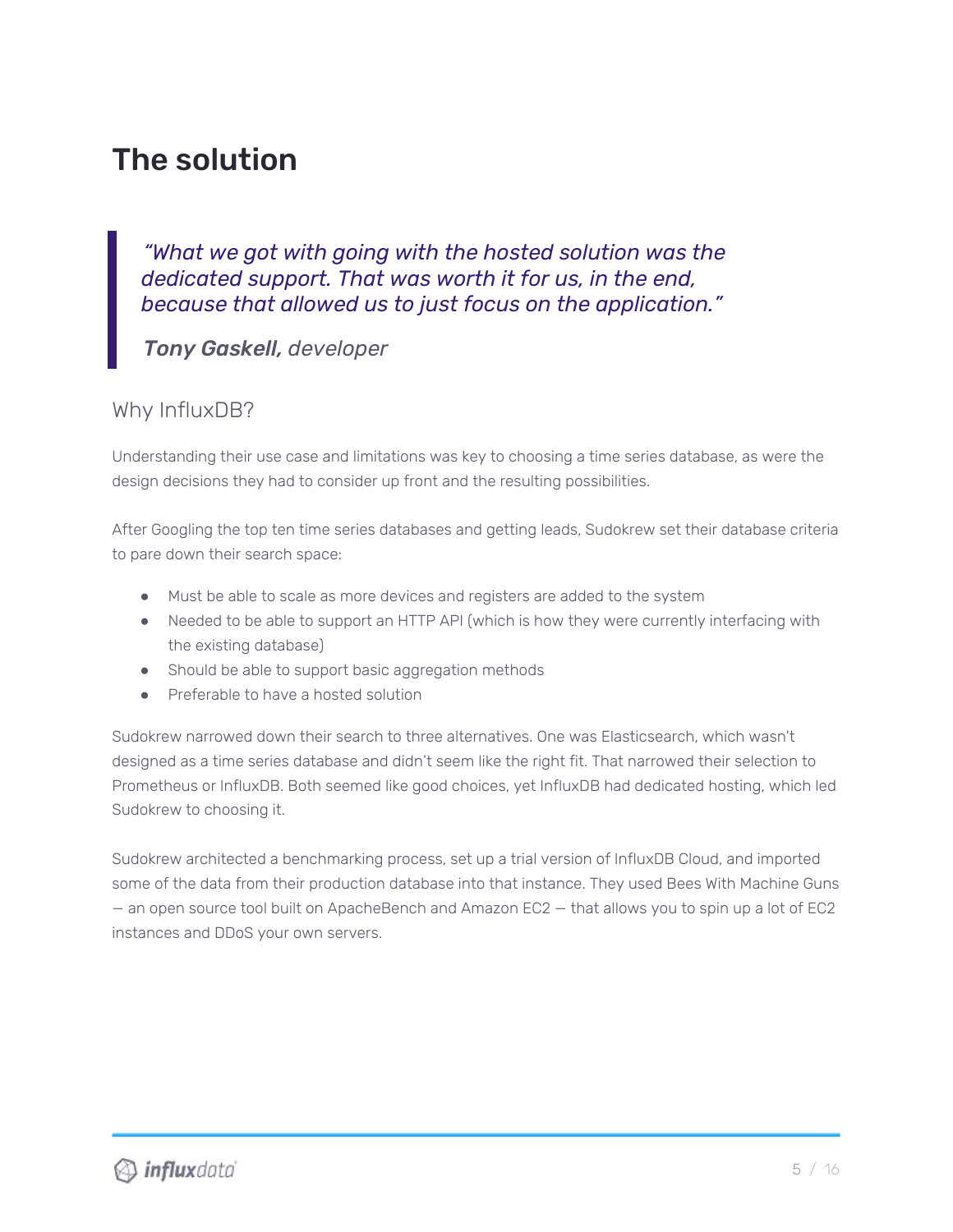#### Benchmarking the Databases





Bees With Machine Guns

This infrastructure met Sudokrew's requirement to simulate a system of distributed devices that could scale a system to any number of devices with a variable amount of registers. They felt that this was going to be an accurate simulation of having many devices that weren't on their local system. Some devices were in the cloud, hitting their servers at a rate that was a lot higher than they expected. InfluxDB also easily fit into the many services that Sudokrew had built for their existing database. Here are some of the performance gains shown by their benchmark test.

| <b>Duration</b> | <b>Aggregation</b> | Requests per<br>second | <b>Average response</b><br>time |
|-----------------|--------------------|------------------------|---------------------------------|
| Current         | 1 second           | $\sim$ 36x more        | $\sim$ 44x faster               |
| 1 day           | 15 minutes         | $\sim$ 8x more         | $\sim$ 10x faster               |
| 1 week          | 1 hour             | $\sim$ 7.6x more       | $\sim$ 7.6x faster              |
| month           | 1 hour             | $\sim$ 2.3x more       | $\sim$ 2.3x faster              |

### Benchmark Results: InfluxDB Passed with Flying Colors

Total: 1000 requests

Concurrency: 50 requests

After deploying InfluxDB, Sudokrew was able to focus on the application and system. They were able to convert data from an XML payload that they were getting from eGauge devices into InfluxDB schema.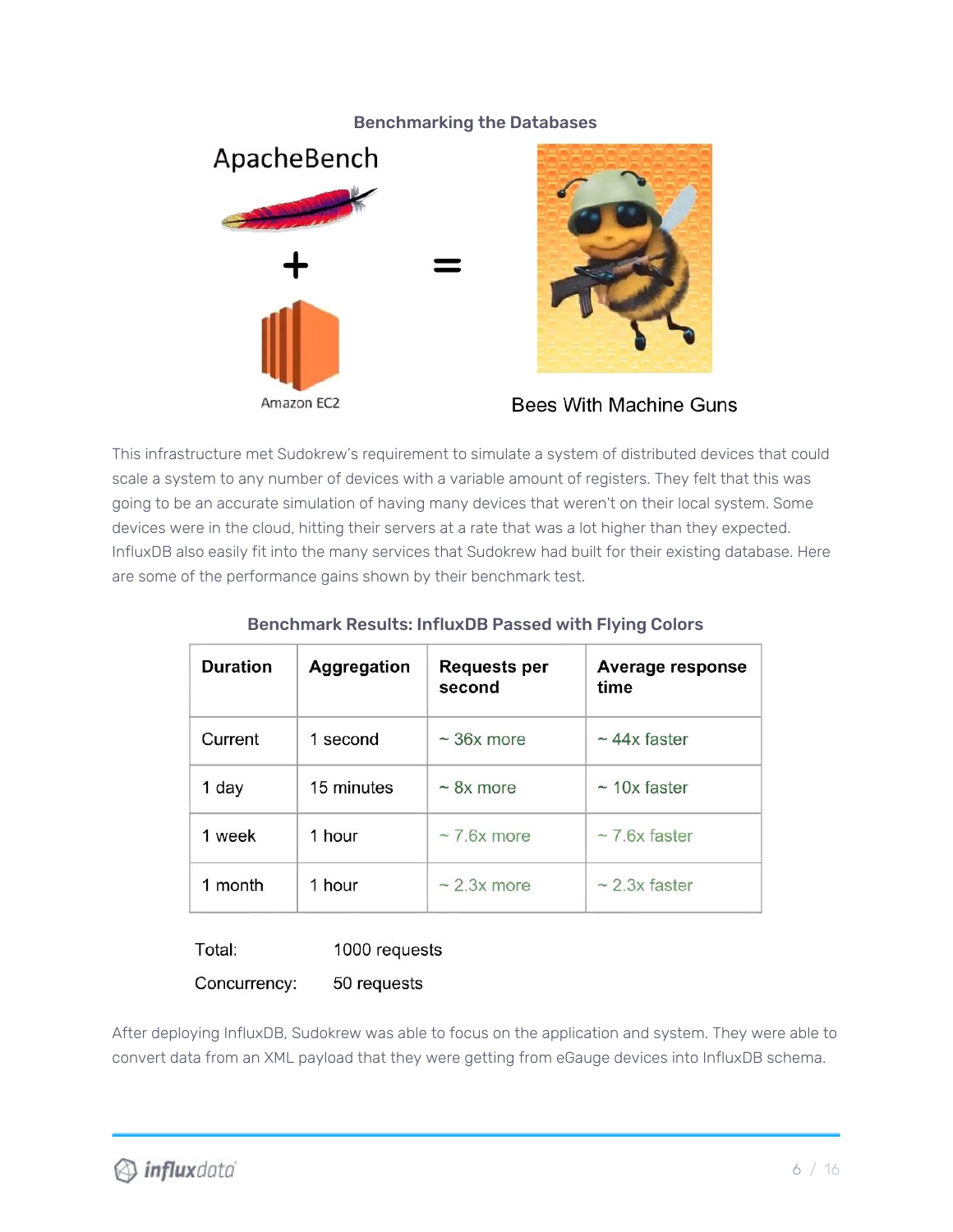Sudokrew had collaborated with eGauge Systems (a manufacturer of utility-grade energy monitoring systems that can receive production data of solar systems as well as energy consumption data of common devices) to integrate eGauge devices into the Blue Planet Energy application. eGauge devices have a password-protected built-in dashboard and built-in internet connection. Sudokrew have a data pipeline set up with eGauge. Once eGauge is in their system, then they can assign it to people within that system.

## Translating XML Into an InfluxDB Schema **XML payload**

```
<? xml version="1.0" encoding="UTF-8" ?>
<data serial="0x00000000">
  <ts>1284607004</ts>
 <r t="P" n="Grid"><v>5196771697</v></r>>
  <r t="P" n="Solar"><v>21308130148</v></r>>
</data>
```
### **Binary data payload**

devices, register=Grid, unit=P, serial=0x00000000 value=5196771697 1284607004000000000 devices, register=Solar, unit=P, serial=0x00000000 value=21308130148 1284607004000000000

By reading the InfluxData documentation, Sudokrew learned how to set up their tags to make queries perform well. To keep data under control and avoid running out of storage space, they asked themselves while configuring the database: "How much data are we expecting to come in? How long should we hold onto that data? What format should that be? Do we want to keep averages, or do we want to keep a running total?" They could now answer these questions because they gained control over how the data was handled. They looked into retention policies and decided to roll their seconds data into minute aggregations that they could hold onto.

## The monitoring software

The monitoring software that Sudokrew built for Blue Planet Energy is broad in scope. It has an admin portal that can commission devices and dealers and assign those devices to dealers. Dealers have their own portal where they can activate their account, view all devices that have been assigned to them and then add project owners (home or office users of the battery). Project owners have access to the dashboard and can have property on it.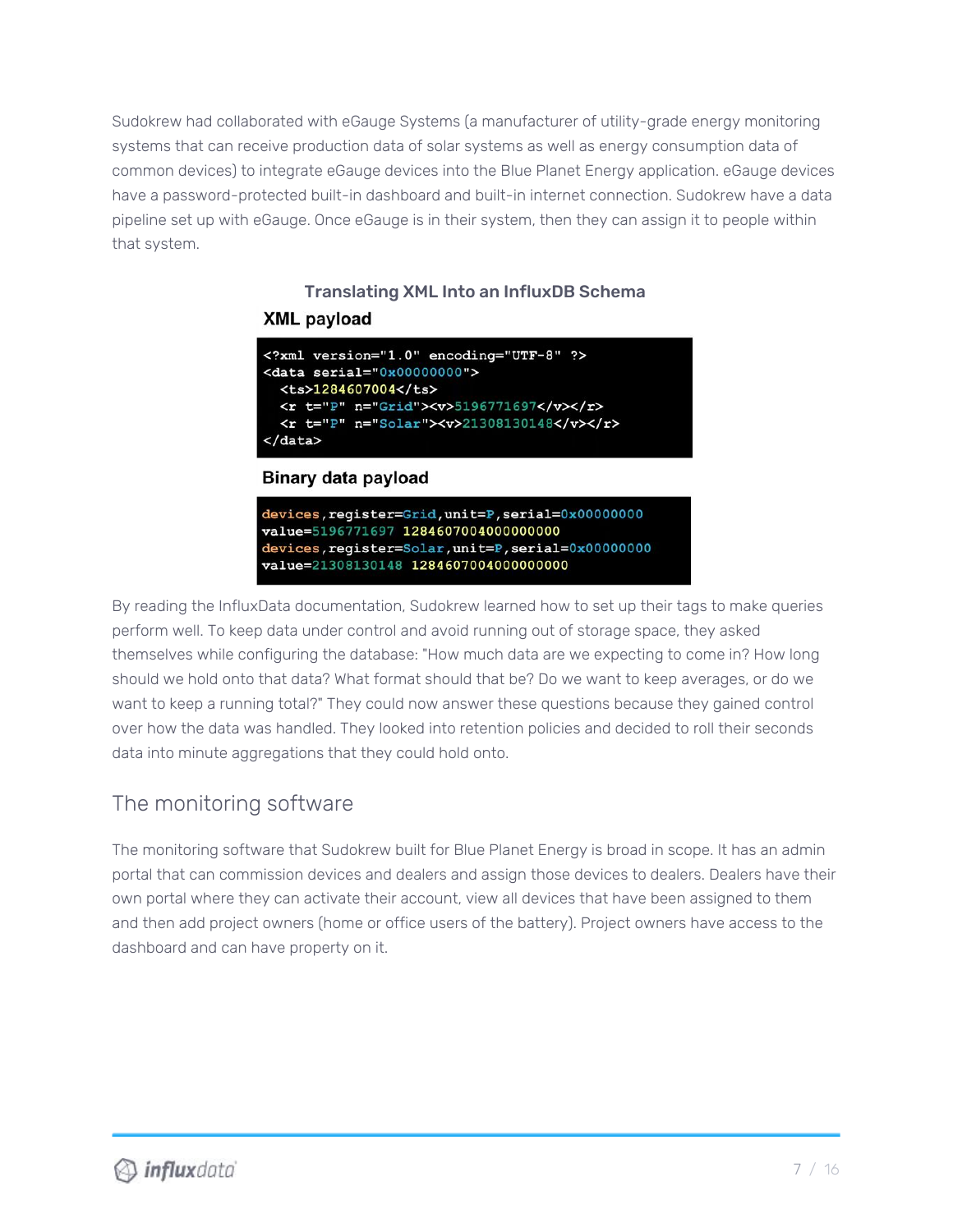

#### Admin Dashboard to Commission Users and Devices

Admins have the ability to add users and devices to the platform.

| <b>Edit Devices</b>            |                                                                                                |   |
|--------------------------------|------------------------------------------------------------------------------------------------|---|
| Main Communication<br>Device * | 1511160092 (eGauge)                                                                            | ÷ |
| <b>Additional Devices</b>      | Choose a Serial Number                                                                         | ÷ |
|                                | + Add as new device<br>1234-123-1234 (BMU) X<br>4561-456-4561 (BMU) X<br>4832-111-2384 (BMU) X |   |
| Installed By                   | Stark Industries                                                                               | ÷ |

### How the Admin Dashboard Works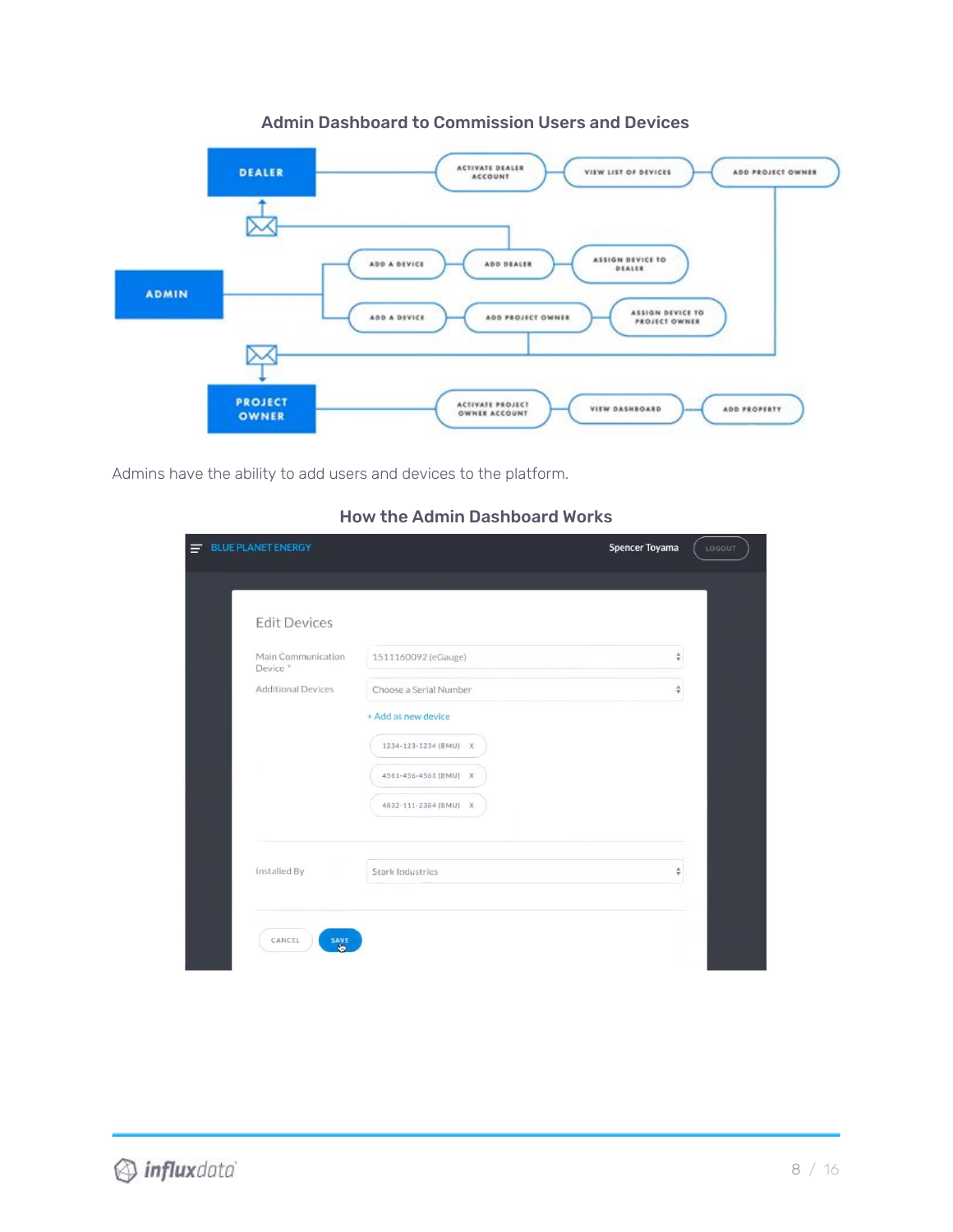

InfluxDB enabled Sudokrew to store production and consumption data and amounts stored over time, as shown below.



### Mobile Monitoring Graphs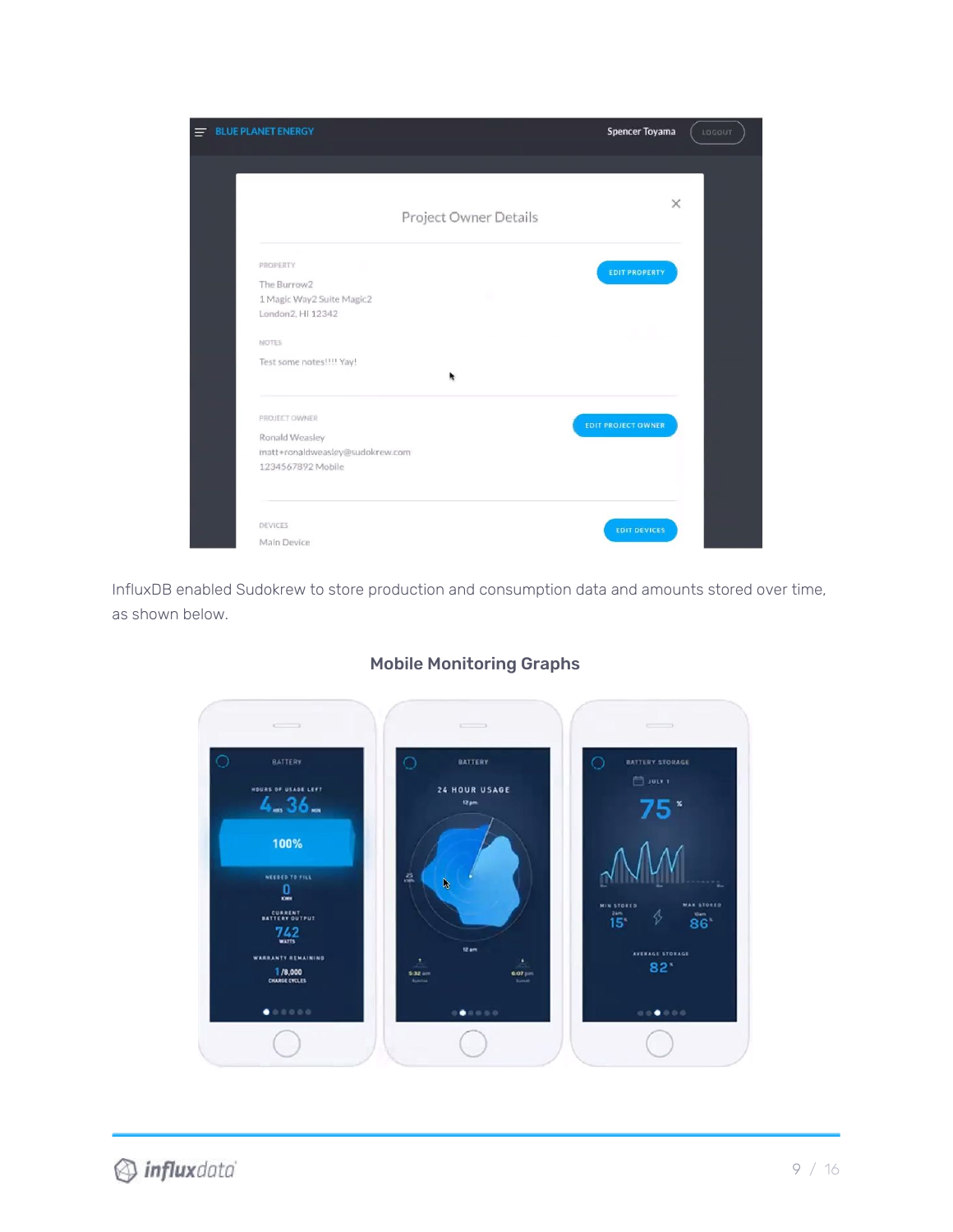The above graphs, respectively, show the amount of energy stored in the battery; battery consumption over a 24-hour period; and battery storage over time (which gives users different time increments to query from).



The above graphs show usage against production (enabling homeowners seeking a Net Zero lifestyle to see how their overall production of solar energy compares); a 24-hour view of usage against production; and usage by device (by registers, which are individually monitored parts of the breaker box). So customers could, for example, measure washing machine and dryer time, and see the usage, provided they have the right sensors hooked up.

## Technical architecture

*"It was clear to us that Influx was definitely going to be able to support our use case, and any growth, or unexpected growth, even in the future...We were able to focus again on the application and the system, being able to convert data from an XML payload that we were getting from eGauge devices into something that Influx could understand."*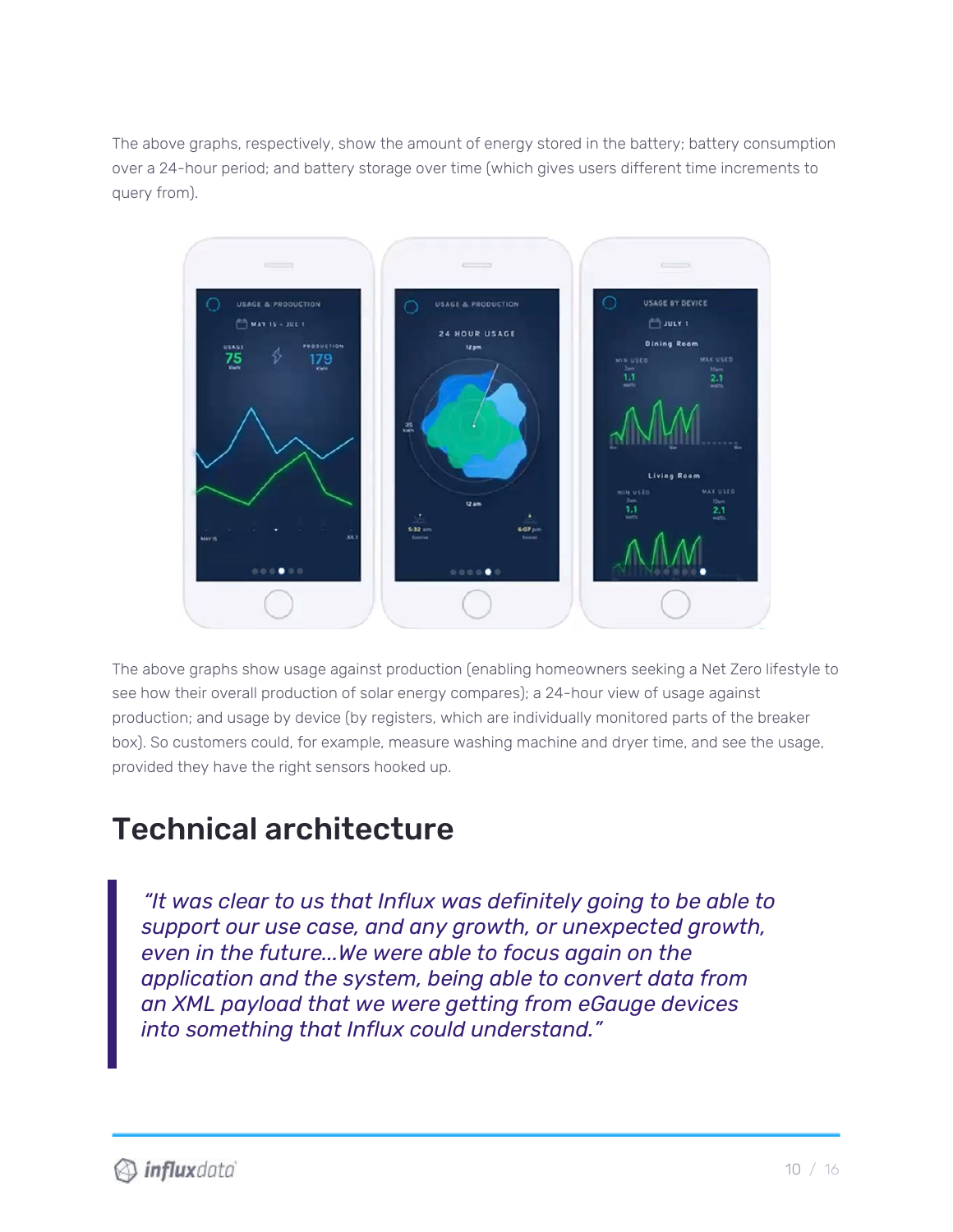## *Tony Gaskell, developer*



High-Level Overview of Sudokrew Architecture

The dataflow is as follows:

- Sudokrew use eGauge devices (the sensors on the batteries) as the data logger. The eGauge device reports on the battery parameters such as state of charge and cycle count. The eGauge devices also monitor other aspects, such as kitchen usage, that are not directly monitored by the battery and have separate sensors for those.
- All the data that comes in is at the second aggregation level.
- Sudokrew pull the data to a set of APIs and into InfluxDB, then serve it up into their applications.
- For mobile devices, it was more performant for them to query the data by 30 minutes, to reduce the magnitude of the number of points of data coming back so that the graphs could render quicker.
- The data pulled into InfluxDB has tags such as register, unit, and serial. Since the configured devices don't have set register names, Sudokrew treat each register as an individual series with a single value. Because they are not sure what values are going to end up on a production device, they split apart the entire payload into separate series of data, and from there query and aggregate it back together however they need it for their application.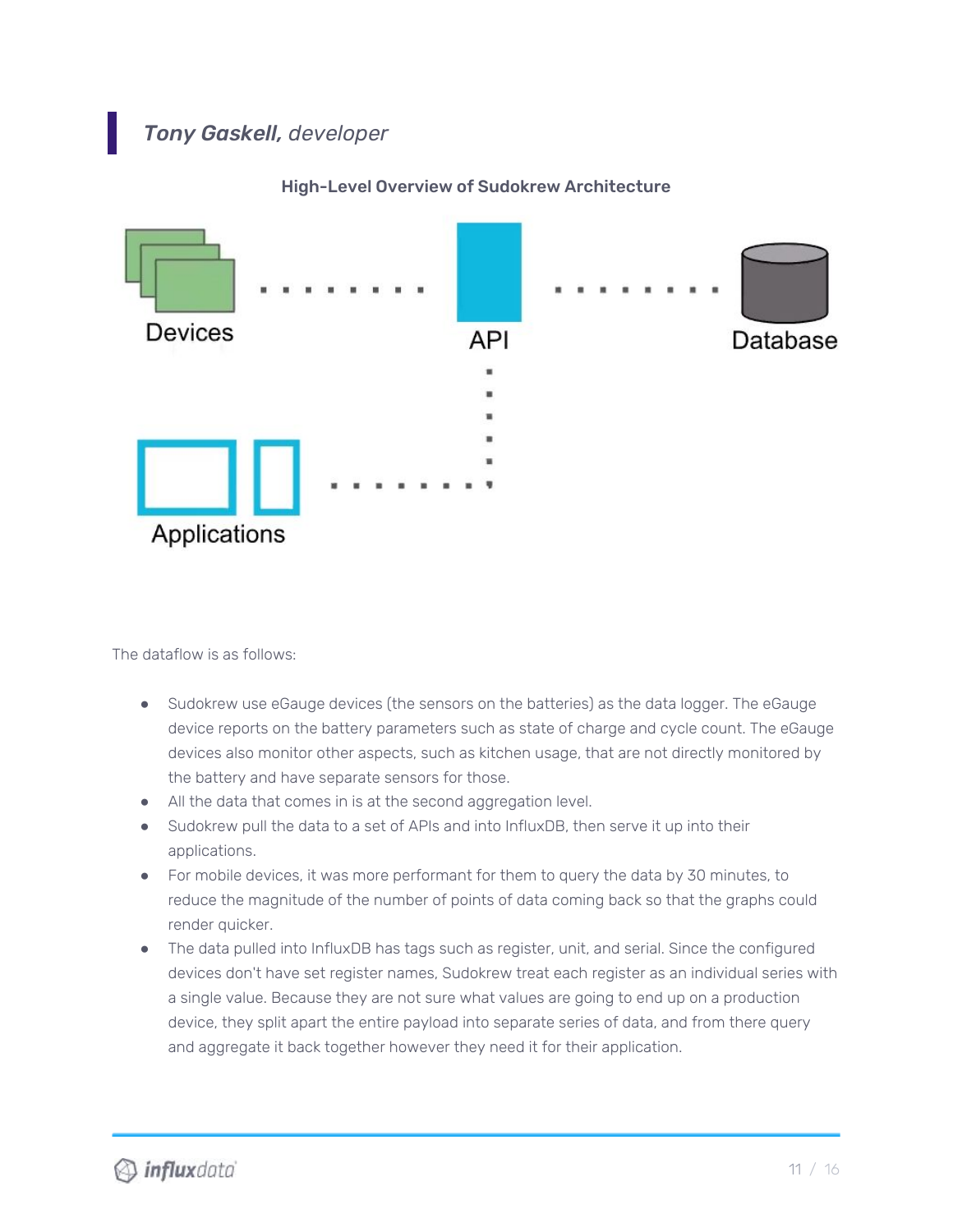• Sudokrew has primarily used Chronograf for the aggregated view (that Blue Planet Energy see) of all the devices out there, which came with InfluxDB Cloud. They created templates for Blue Planet Energy whereby to find a device, they could just enter in its serial number, and also customize the views they wanted to see.

## Results

*"From here, we have a lot of places that we can go forward with it [InfluxDB]. There are a lot of opportunities that are available to us now that we have control over our data. That was probably one of the best things that we got out of this so far."*

## *Tony Gaskell, developer*

Gaining visibility into their servers gave Sudokrew the layer of transparency they sought. The open source nature of InfluxDB gave them visibility into the issues raised, the responses, and the developers responding to issues raised. With the warranty values coming in, Sudokrew could view the average cycle count across all devices, which they couldn't do before.



### Sample Dashboards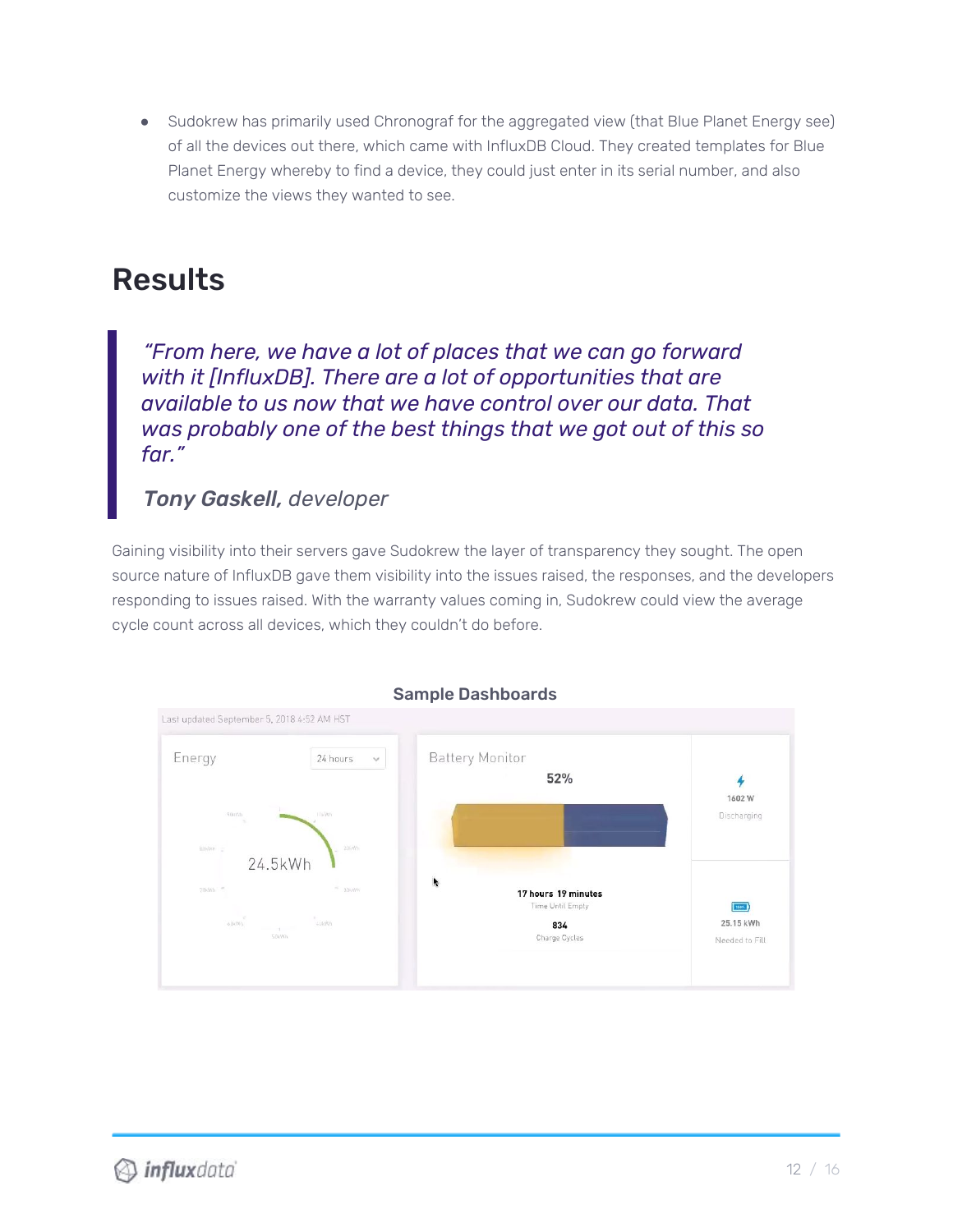

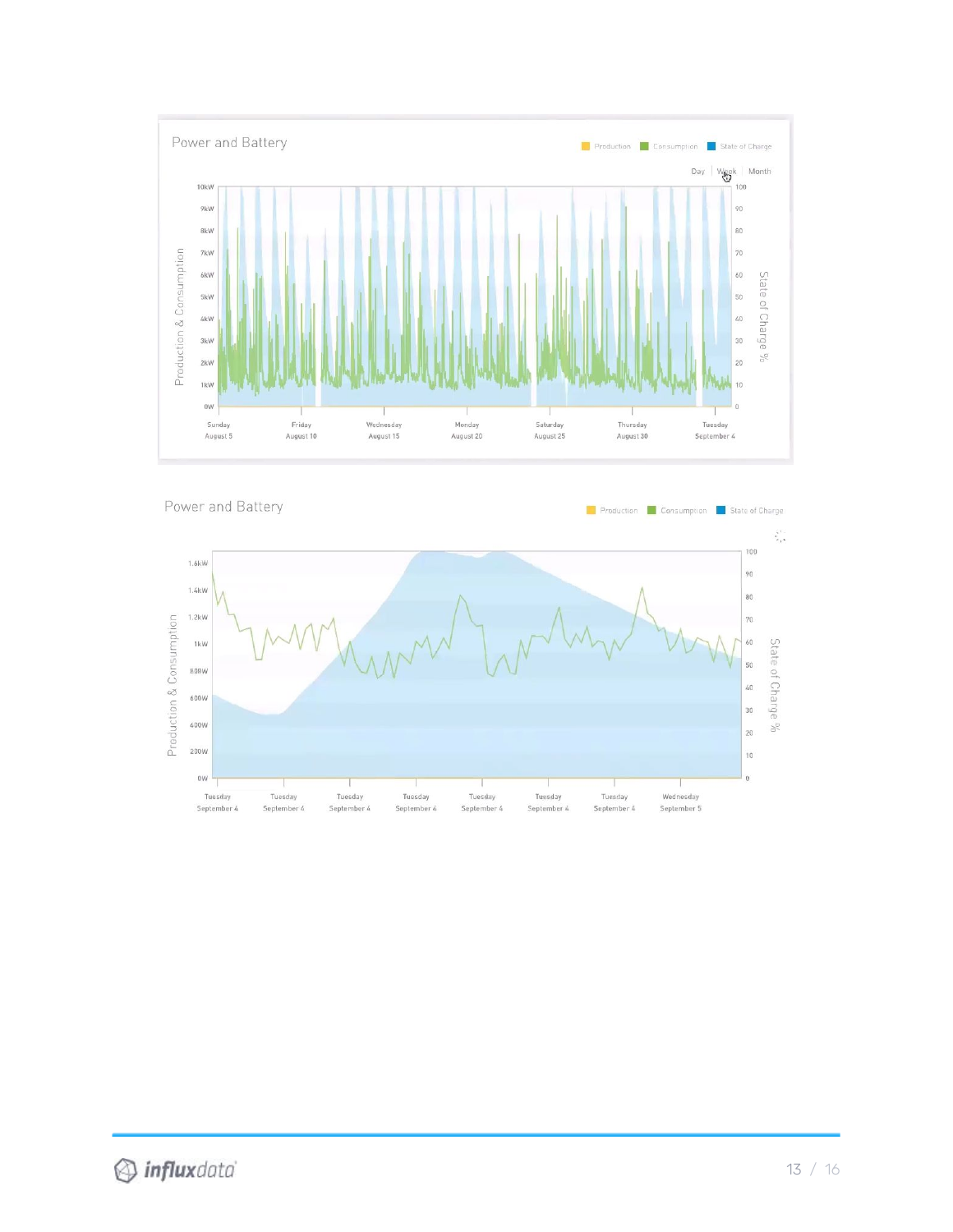Day | Week | Month



The general trends Sudokrew see are people waking up in the morning, turning on all their appliances, leaving their house for work, seeing the batteries charge up over the course of the day while the sun is out, and then slowly declining overnight, with the energy being pulled from the battery instead of from the grid. In the energy industry, this is called the duck curve and shows the difference in electricity demand and the amount of available solar energy throughout the day. Sudokrew, through their apps, are now able to see the individuals that make up the duck curve and aggregate values.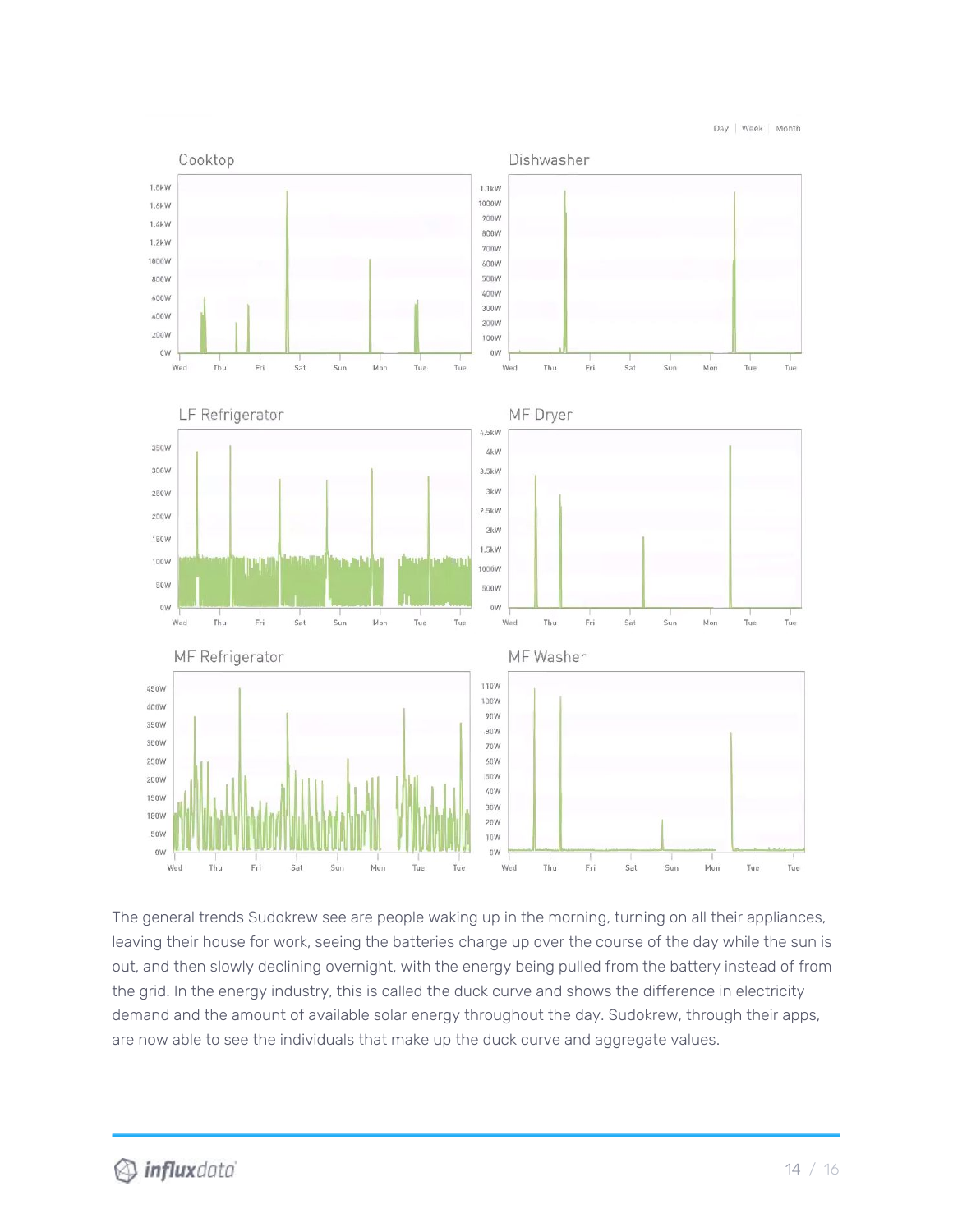

### Confronting the Duck Curve

Sudokrew built their monitoring apps to create value for all stakeholders as they realized that transparency is essential for building customer relationships. For Blue Planet Energy, these monitoring apps presented an opportunity to create a more harmonious relationship with their customers by providing them with the same data that they see. So Blue Planet Energy can see cycle count, battery output, and other parameters related to the warranty, to battery health and life cycle. Having data at the center of that relationship, where they can talk to the customer openly about data, creates a more transparent relationship. Visibility into usage patterns and people's energy habits in turn helps project owners make decisions.

Sudokrew valued the dedicated support that came with InfluxDB Cloud, as it allowed them to focus on the application rather than on their infrastructure. That support also helped them resolve issues they faced in their design and schema. They found that the pressure to work on features that benefit their customers outweighs dealing with setting up and managing their own hosting.

Using InfluxDB as their time series database, Sudokrew is fulfilling their mission of "building world-class software for meaningful projects".